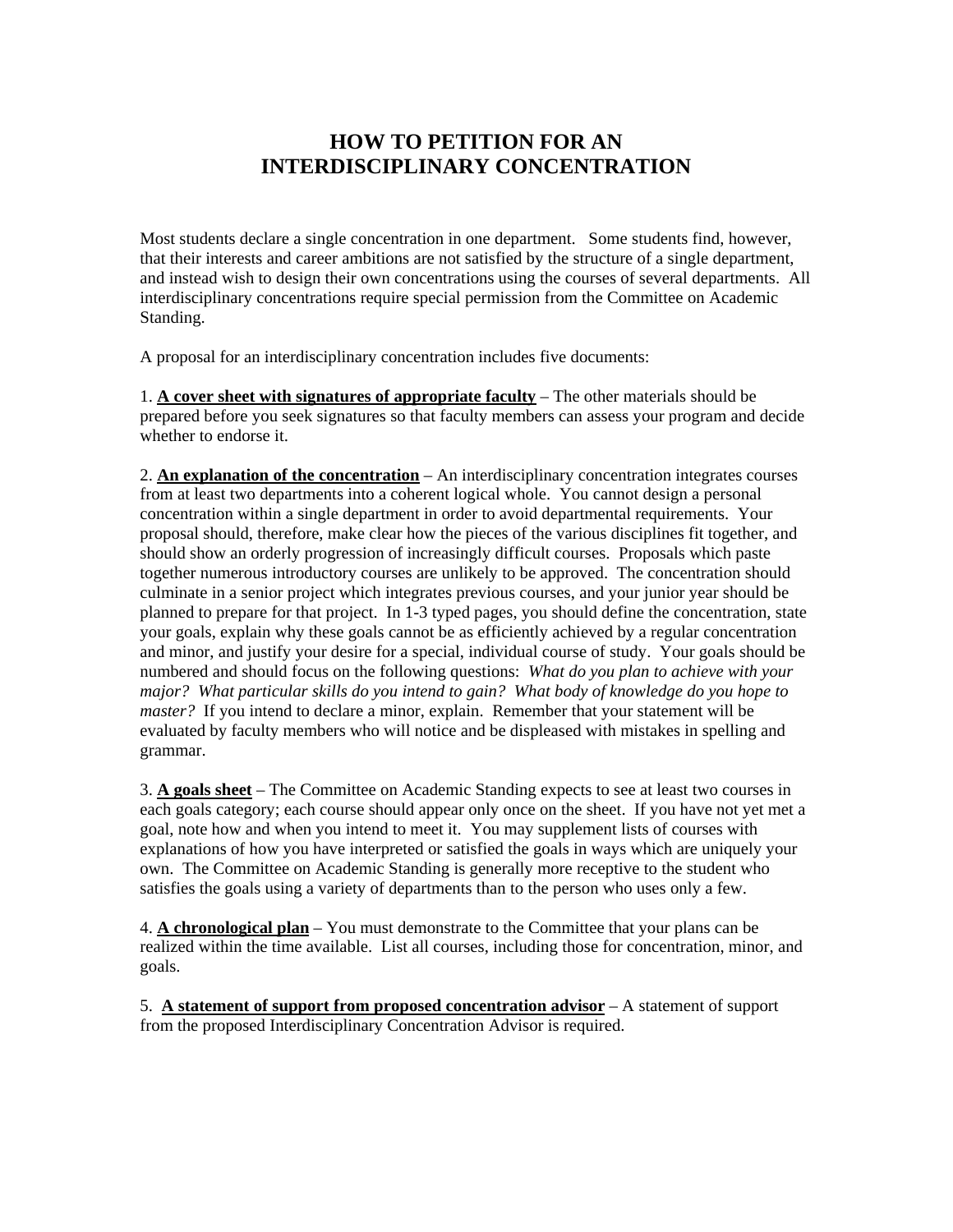

# **DECLARATION OF AN INTERDISCIPLINARY CONCENTRATION**

| Last                                                                             | First                                                                                                                                                                                                                                                                                                                                                                        | <b>M.I.</b> |
|----------------------------------------------------------------------------------|------------------------------------------------------------------------------------------------------------------------------------------------------------------------------------------------------------------------------------------------------------------------------------------------------------------------------------------------------------------------------|-------------|
|                                                                                  |                                                                                                                                                                                                                                                                                                                                                                              |             |
|                                                                                  |                                                                                                                                                                                                                                                                                                                                                                              |             |
| <b>Departments</b>                                                               | <b>Signature of Department Chair</b>                                                                                                                                                                                                                                                                                                                                         |             |
| $1.$ $\overline{\phantom{a}}$                                                    |                                                                                                                                                                                                                                                                                                                                                                              |             |
|                                                                                  |                                                                                                                                                                                                                                                                                                                                                                              |             |
| $\overline{\mathbf{3.}}$ $\overline{\phantom{1}}$                                |                                                                                                                                                                                                                                                                                                                                                                              |             |
|                                                                                  |                                                                                                                                                                                                                                                                                                                                                                              |             |
| Signature of faculty member who agrees to serve as advisor for this              |                                                                                                                                                                                                                                                                                                                                                                              |             |
| *A statement of support is required from Interdisciplinary Concentration Advisor |                                                                                                                                                                                                                                                                                                                                                                              |             |
| Sophomores need signature of current advisor: __________________________________ |                                                                                                                                                                                                                                                                                                                                                                              |             |
| CAS Action: Approved ___________ Returned ___________ Denied _________           |                                                                                                                                                                                                                                                                                                                                                                              |             |
|                                                                                  |                                                                                                                                                                                                                                                                                                                                                                              |             |
|                                                                                  | ALL MATERIALS SHOULD BE CAREFULLY PREPARED AND SUBMITTED TO THE<br>DEAN OF STUDENTS OFFICE. PROPOSALS SHOULD BE SUBMITTED<br>BEFORE THE END OF THE STUDENT'S 4 <sup>TH</sup> SEMESTER AT HAMILTON.<br>THE COMMITTEE ON ACADEMIC STANDING WILL NORMALLY NOT ACCEPT<br>PROPOSALS FOR INTERDISCIPLINARY CONCENTRATION AFTER THE<br>SPRING TERM OF THE STUDENT'S SOPHOMORE YEAR. |             |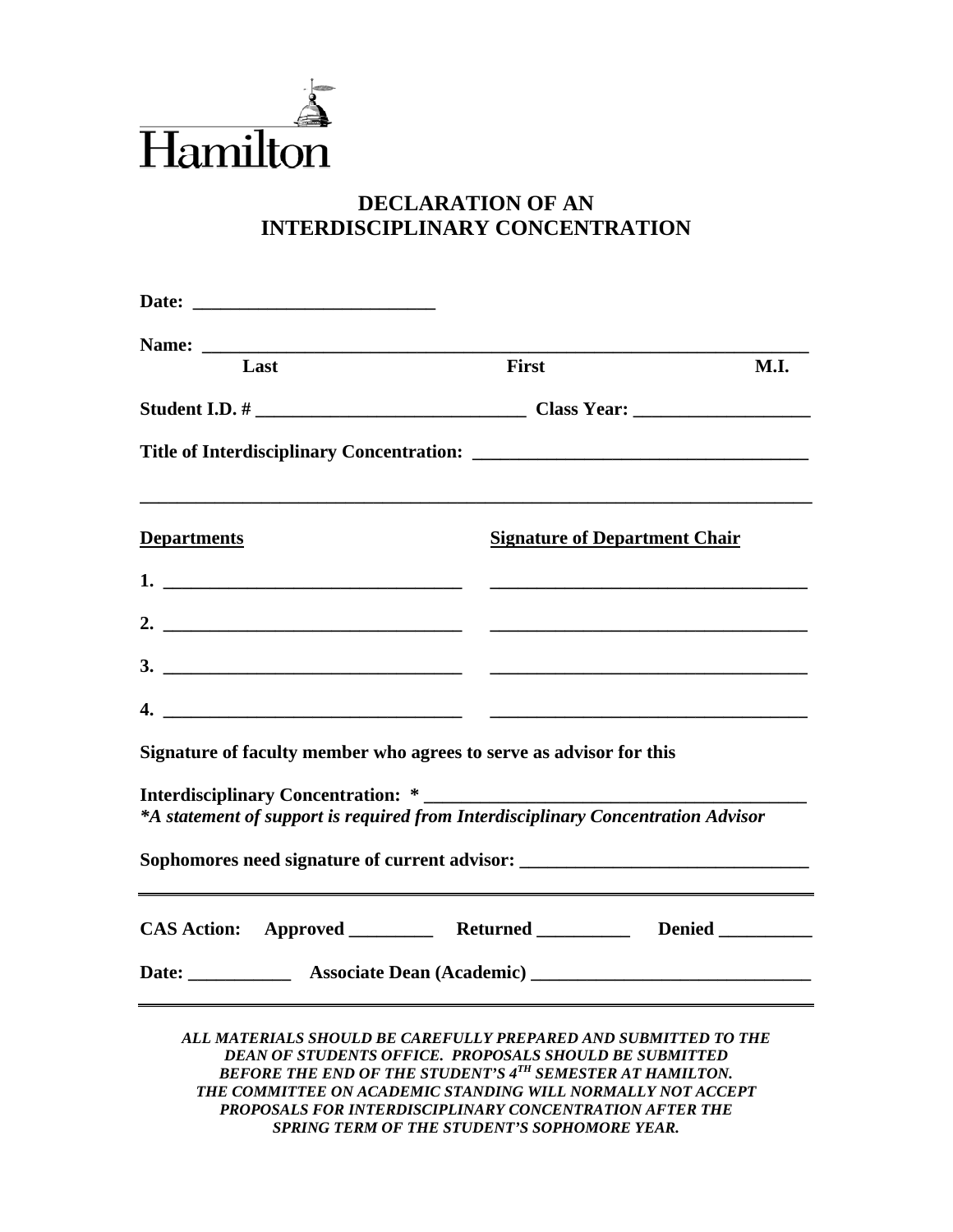## **CONCENTRATION: \_\_\_\_\_\_\_\_\_\_\_\_\_\_\_\_\_\_\_\_\_\_\_\_\_\_\_\_\_\_\_\_\_\_\_\_\_\_\_\_\_\_\_\_\_\_\_\_\_\_\_\_**

#### **MINOR: \_\_\_\_\_\_\_\_\_\_\_\_\_\_\_\_\_\_\_\_\_\_\_\_\_\_\_\_\_\_\_\_\_\_\_\_\_\_\_\_\_\_\_\_\_\_\_\_\_\_\_\_\_\_\_\_\_\_\_\_\_\_\_**

| Year                  | <b>Courses for</b><br>Concentration | <b>Courses for</b><br><b>Minor</b> | <b>Courses for Goals</b><br>(Show goal number next to<br>course) |
|-----------------------|-------------------------------------|------------------------------------|------------------------------------------------------------------|
| First<br>Year         |                                     |                                    |                                                                  |
|                       |                                     |                                    |                                                                  |
| <b>Second</b><br>Year |                                     |                                    |                                                                  |
|                       |                                     |                                    |                                                                  |
| <b>Third</b><br>Year  |                                     |                                    |                                                                  |
| Fourth<br>Year        |                                     |                                    |                                                                  |
|                       |                                     |                                    |                                                                  |